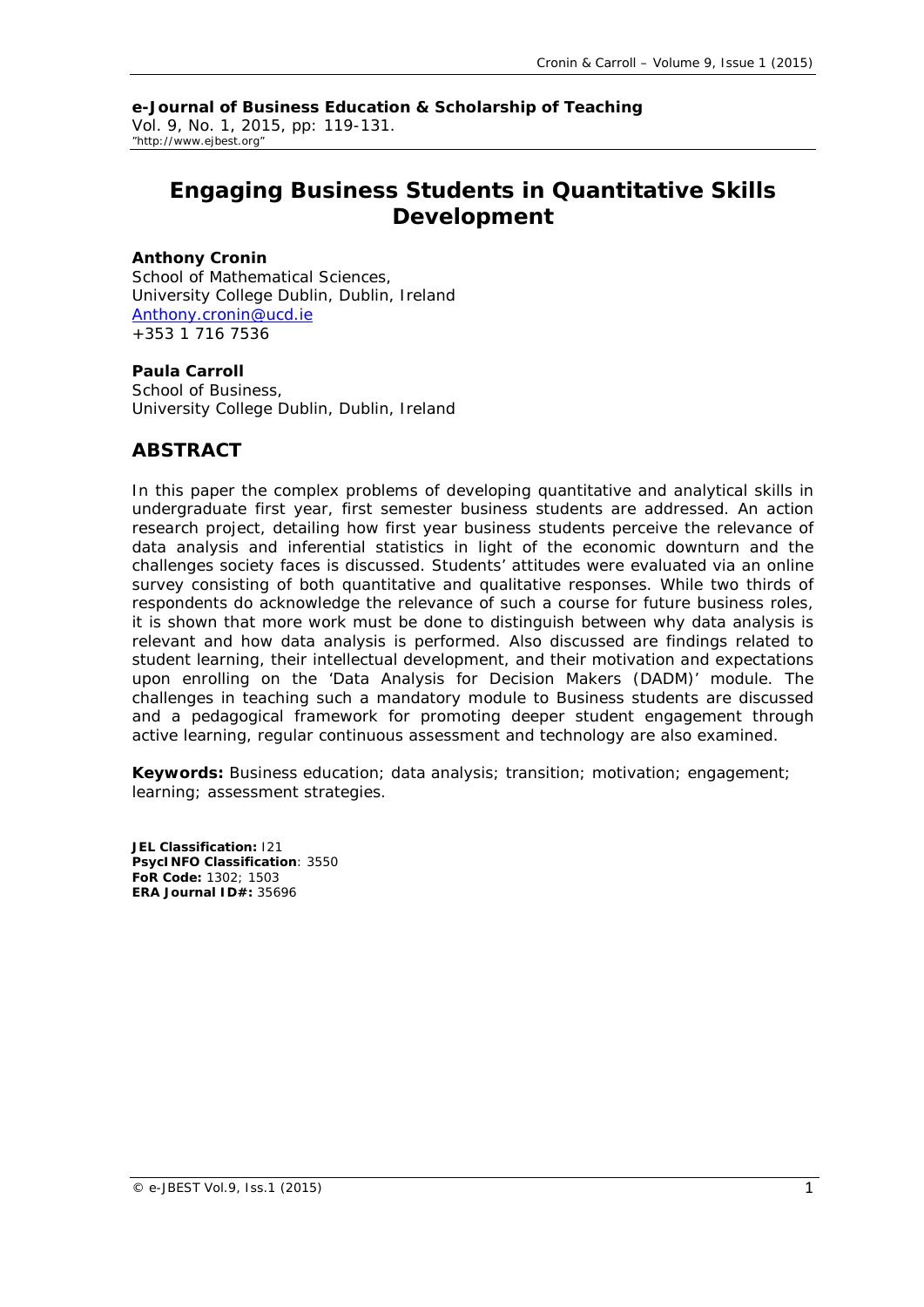## **Introduction**

Lunn argues that disadvantageous consumer decision-making (in relation to financial products) was probably instrumental in both the Irish and global financial crises, Lunn (2012). He argues that the lack of ability to assess risk was a factor in poor consumer decision-making. Lunn suggests that government policy and education programmes could improve consumer decision-making practices in this area. As the numbers of students attending courses in mathematics and statistics continues to increase, mainly due to the recent stress placed on the importance of STEM subjects to society (Engineers Ireland, 2010; Expert Group on Future Skills Needs, 2008), a significant number of first year students are not adequately prepared in terms of their mathematical background and skills to meet the demands required by such courses. Before business students can assess risk, they have to understand probability.

The restructuring of undergraduate business degree programmes at UCD, Ireland in 2011 identified quantitative and analytical skills as central to the holistic education of business students. One key aim was to foster sound decision-making practices based on data analysis and this skill was viewed as essential to the business leaders of the future. The review involved consultation with key stakeholders and identified three programme pillars: business in society, innovation and enterprise, and personal development planning.

Goals for the revised business programmes using the Joint Quality Initiative Dublin Descriptors specify the general expected attributes of students who complete the programme, JQI (2004). Dublin descriptors consist of a set of criteria phrased in terms of competence levels. The descriptors were devised as part of the Bologna process to develop national frameworks of qualifications. From this process, the European Credit Transfer System evolved, a standard for comparing the study attainment and performance of students of higher education across participating European countries.

One programme goal, under the theme of discipline knowledge, specifies that graduates will be well grounded in the theory and practice of business management and related areas. Under the theme of *analytical skills*, another goal specifies that graduates will be able to identify and comment critically on business and social issues. In particular, students should "have the ability to gather and interpret relevant data (usually within their field of study) to inform judgements that include reflection on relevant social, scientific or ethical issues".

*Data Analysis for Decision Makers* (DADM) was designed during this review as a module to address these two goals. Business programmes traditionally include a business statistics component that focuses on the application of statistical methods. DADM is the application of statistical techniques to describe and explore a set of data. One of the core aims in the delivery of the module is to use data analysis to highlight useful information that aids decision-making. DADM is a core module for all (circa 550 per annum) undergraduate business students and is delivered in semester 1 of first year. Statistical thinking and literacy skills are key in their future roles in the business world. The module learning outcomes are described in Section 3.

In delivering the DADM module, activities and supports that enable students meet the learning outcomes are used. In AACSB (2006), the authors suggest that business school graduates are good at doing sound technical analyses, but that they have difficulty in applying that analysis to effective decision-making. This report is US based but the claim could equally be applied to Irish business students. Business students often demonstrate a competent knowledge of analytical and statistical procedures but find explaining what the results mean challenging.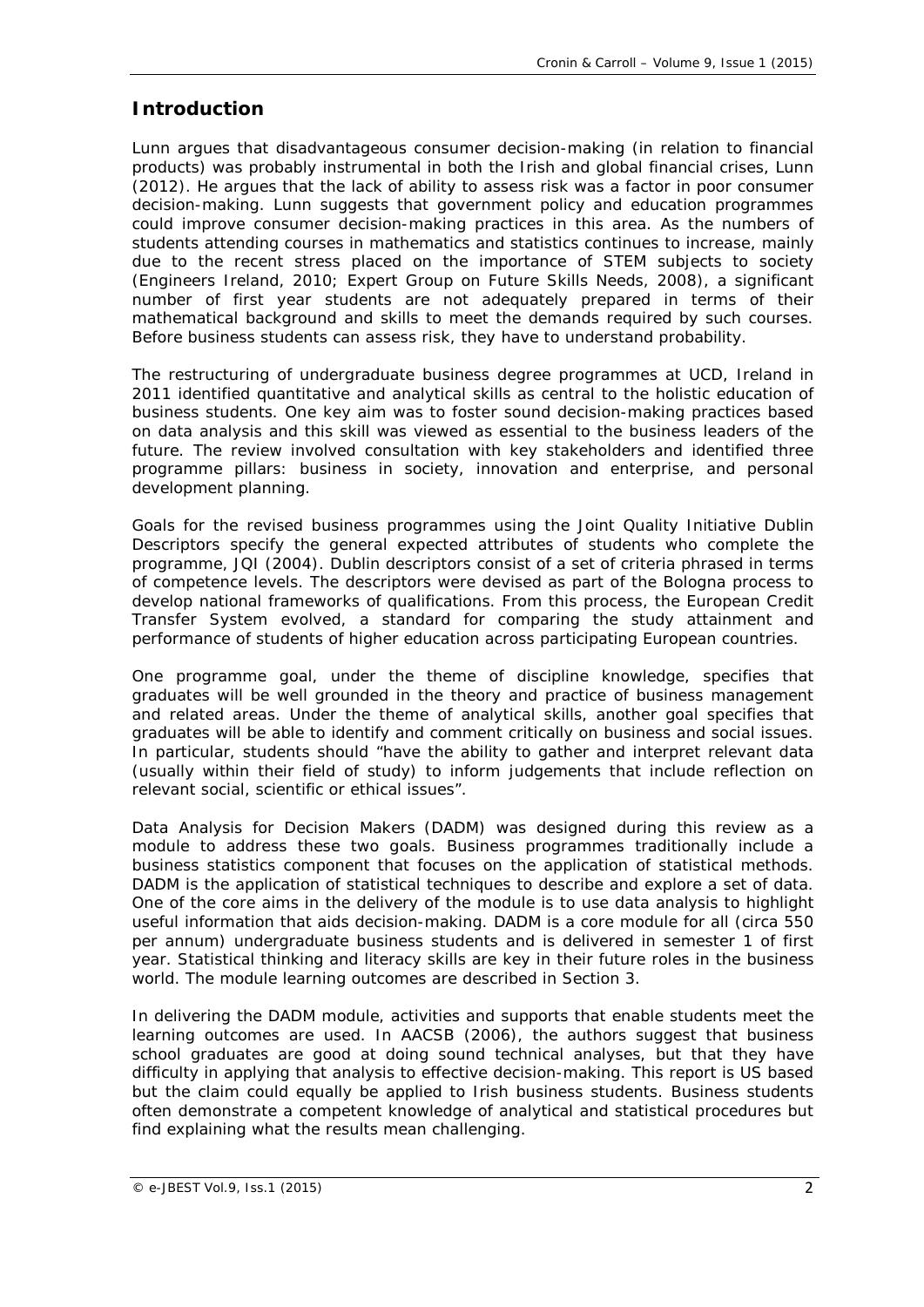Students perceive maths as hard and business students in particular perceive data analysis and statistics as boring and irrelevant to the real world, McAlevey and Stent (1999), Gougeon (2004), Murphy (2010). There is a significant challenge to engage business students with quantitative topics and convince them of the relevance of these topics to their future careers in the business world.

The DADM delivery philosophy aligns with the GAISE recommendations on how to teach an introductory college statistics course, (ASA 2005). The GAISE recommendations are:

- 1. Emphasize statistical literacy and develop statistical thinking;
- 2. Use real data;
- 3. Stress conceptual understanding rather than mere knowledge of procedures;
- 4. Foster active learning in the classroom;
- 5. Use technology for developing conceptual understanding and analysing data;
- 6. Use assessments to improve and evaluate student learning.

An action research project was undertaken to determine whether business students thought the statistical thinking and conceptual understanding skills offered in DADM were relevant to business. A number of themes emerged in the course of that research. In this paper the following research question is addressed:

*Do business students think that DADM skills are relevant to business people?*

## **Literature Review**

## *Student intellectual development*

In Perry's model of cognitive development, students progress through different developmental stages or positions. In the first position, students see the world in black and white terms, where correct answers exist to every question, and the answers are known to someone in authority, such as the lecturer, Perry (1970). While modern Irish students may not have the same respect for authority, they still expect the lecturer to know (and direct them to) the right answer.

In Perry's final stages of development, students progress toward an understanding that knowledge and values are relative. Decisions on what become personal values are part of an ongoing unfolding activity in which the student actively engages.

West summarises different schools of thought into a gender-neutral 4 stage model for intellectual development, West (2004). Such works give us a framework under which one can attempt to understand how students are developing, so that teaching can be appropriately tailored. These models and frameworks give us some insight into the challenges facing both lecturers and students, Perry (1970), West (2004).

The challenge for educators in the DADM module is to assist the student to develop a deeper level of understanding. The wish is to enable students to move beyond the black-and-white correct answer mentality toward a more mature reflection on what the answer means in a given context. Asking first year undergraduate students to analyse and interpret the outputs of a piece of statistical work is very different to asking them to perform the statistical task.

In DADM coursework, students are asked to apply data analysis techniques and interpret the solution. It is imperative to shift their focus from calculating a solution value to interpreting what the solution might mean in a particular business context. Given a set of numbers, students are within their comfort zone in calculating the answer. This task is black and white in the sense that there is one correct formula that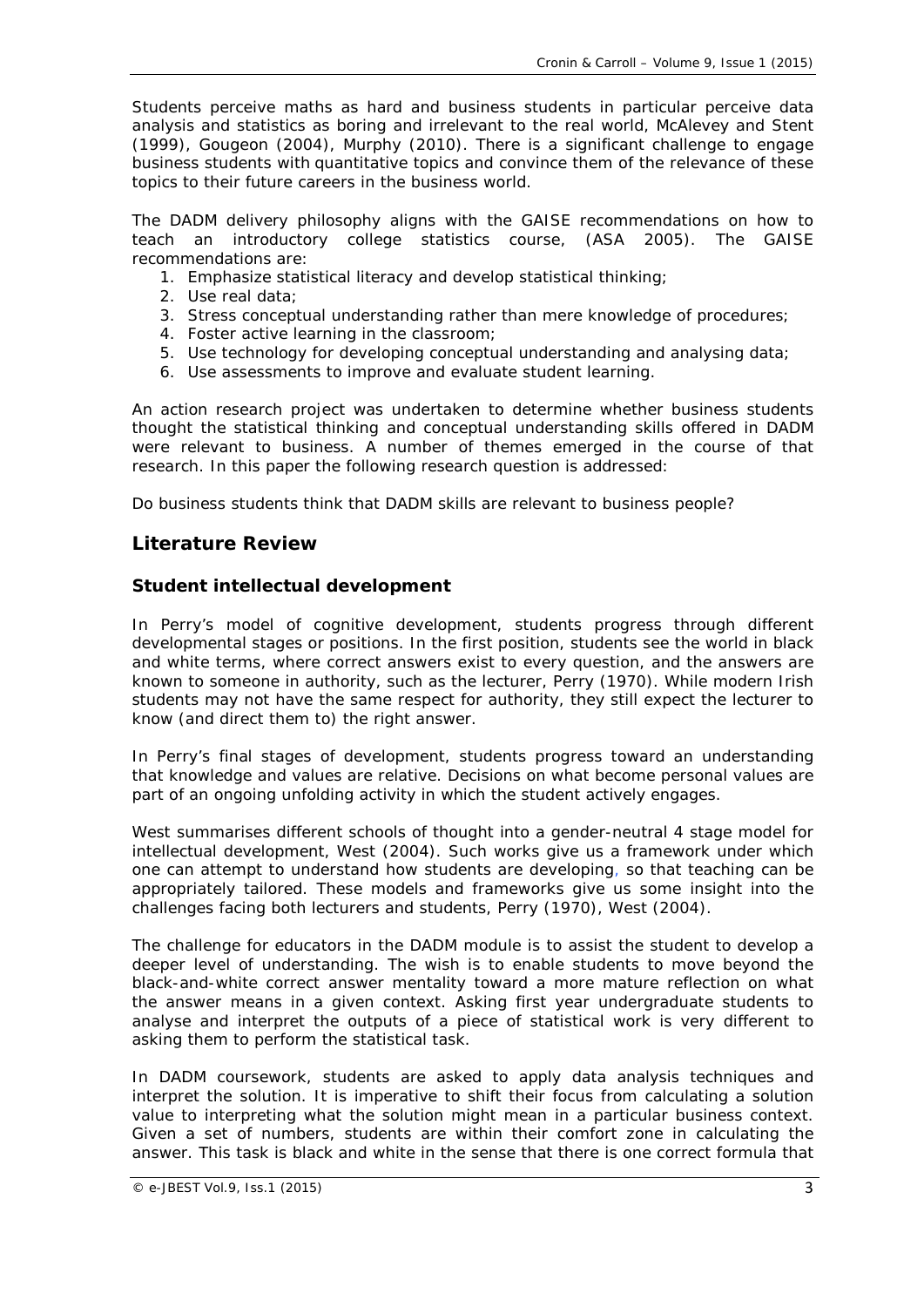should be used and one correct answer. In general, students have performed such tasks in their maths courses at secondary school. In terms of Bloom's taxonomy, students perform well in applying their knowledge to tasks that require them to calculate a numeric answer, Bloom et al (1956).

In pushing them into a grey area by asking them to explain the numeric solution and its meaning (or recommend a course of action or examine the differences between data sets) for a decision-maker, students perform less well than if asked to perform the statistical test. A common cry from students in response to open assignment tasks is '*Tell me what to do*'.

## *Student Expectation*

We have noted the perception that students expect to be led to the right answer. Students' expectations of higher education depend on a number of factors according to Sander et al. (2000). The authors suggest that students perceive themselves as customers and that new undergraduates may have unrealistic or inappropriate expectations. Their research shows that students expressed a preference for interactive lectures while expressing a dislike for formal lectures. They also describe the Expectation Led Planned Organisation (ELPO) model that encourages the formation of partnerships with students to negotiate the most effective teaching and learning methods. It is thought provoking to consider whether first year students are ready to participate in such a partnership.

Students need to be prepared for their new roles at university, Taylor (2000), Barefoot (2006). Taylor notes that the preference from some early stage students is the traditional lecture, Taylor (2000). Taylor argues that students are likely to either resist their new roles as self-directed learners, or to express considerable dissatisfaction because their expectations were not met. He suggests that early stage students have not yet developed their abilities to engage in flexible learning strategies.

Additional challenges faced by students to engage in meaningful self-directed learning, are outlined by Metcalfe and Kornell (2003). The authors note that effective time management and study skills as well as awareness of students' own learning styles play a role in self-directed learning. The role of student study time and its impact on academic performance are described by Masui et al. (2012). The authors note many issues in determining how study time affects performance. Students must decide how to allocate their study time.

Further challenges exist to ensure that the expectations of achievement and behaviour are the same for all students, Tinto (1993). Tinto warns that in making higher education appealing to all who enter, we would make that education of little value to anyone who obtains it, Tinto (1982). The analysis below shows that some students on the business programmes struggle to adapt from a secondary school teacher-led learning environment to a student-centred university learning environment.

Hourigan describes the impact of exam-focused secondary school teaching in Ireland on the preparedness of students to make a successful transition to university, Hourigan and O'Donoghue (2007). Continuous Assessment can be used to help students shift their focus from a teacher-led expectation. McAlevey notes that coursework in statistics-based courses may be particularly useful to students with humanities type backgrounds, McAlevey and Stent (1999). As noted in Taylor (2000) and O'Neill et al. (2005), a clear message is needed to explain what is expected from students engaged in autonomous student learning. This clarifies the roles and responsibilities of the partners in the university learning environment and can help to manage student expectations.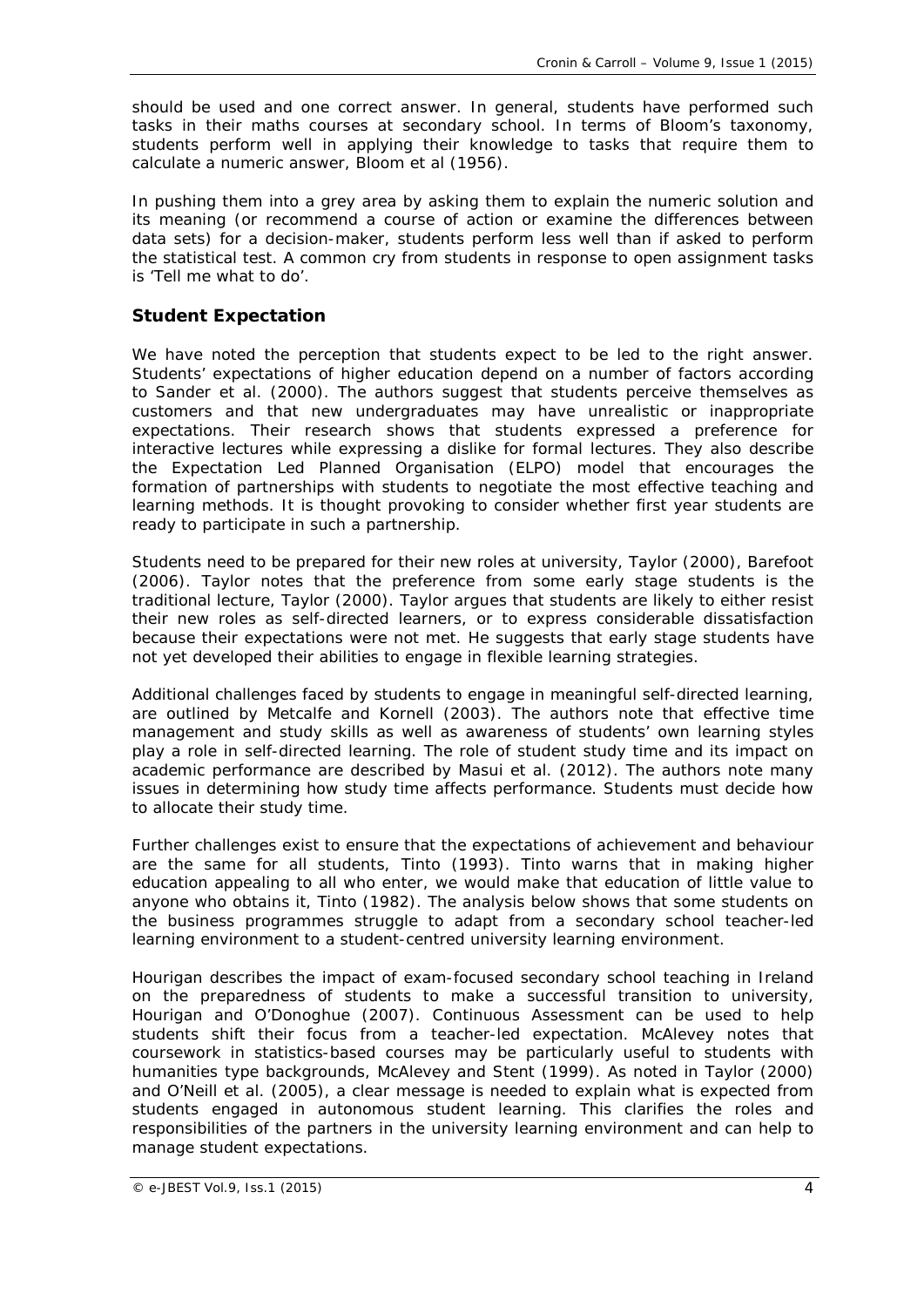#### *Student Motivation*

The rationale for placing DADM in semester 1 of first year was so that students can make use of these skills and judgements throughout the rest of their time in university. The aim was that these skills should inform their thought process throughout later modules. Linked to this and the research question was an interest in knowing what motivates students to learn.

Some authors suggest that certain assessment strategies promote better student learning engagement than others, e.g., Murphy (2010). Entwistle asks which forms of teaching and assessment evoke interest, Entwistle (2002). He suggests that methods that evoke student interest promote a deeper approach to learning among students and deeper levels of conceptual understanding. He suggests that what students learn depends on how they learn, and why they have to learn it. He suggests that an acceptable workload and open assessment formats seem to help foster deep learning, but that the strongest effects come from the quality of teaching and the design of learning materials.

Biggs also believes that students approach learning in different ways depending on the factors that motivate them to learn, Biggs (2012). Biggs found that students adopt a surface approach to learning in order to avoid negative consequences such as failing. Ames considers that it is primarily the responsibility of teachers to motivate children to learn, Ames (1990). However, as noted in the *student expectation* section, university students are expected to be self-directed learners. The lecturer's role in fostering student engagement is to provide a constructive learning environment and quality learning resources, Tinto (1982).

Students who are focused on *'not failing'* may not see the interconnections between the DADM material and the wider business world. Dweck (1986) speaks about two conflicting mindsets when it comes to motivational behaviours to learning: the *fixed mindset* of the person who wishes not to fail at all costs, and the *growth mindset* of the person who wants to learn at all costs. Students may not perceive the value of the quantitative skills on offer in the DADM module if their only motivation is to pass the module. It is a significant challenge to persuade students that these skills are relevant to their future careers as business leaders. Some of these challenges are described next.

#### *DADM: Learning outcomes and challenges*

The DADM module was designed to ensure that students would be able to complete the following tasks upon successful completion of the module:

- 1. Prepare spread-sheet models to store, manipulate and analyse quantitative data using common probability distributions and statistical functions,
- 2. Calculate, analyse and present useful statistical measurements from large-scale data sets,
- 3. Create and interpret inferential statistical statements about population parameters,
- 4. Interpret the results of data analyses with a view to informing decision making.

As noted earlier, unfortunately, business school students generally dislike statisticsbased courses. Gougeon notes that students perceive statistics courses to have little practical value and to be extremely difficult, Gougeon (2004). Several authors note the unique challenges faced by educators in business schools as students often lack interest or motivation to perform to their full potential, McAlevey and Stent (1999), Gougeon (2004), Rochelle and Dotterweich (2007), Yilmaz (1996). Many authors have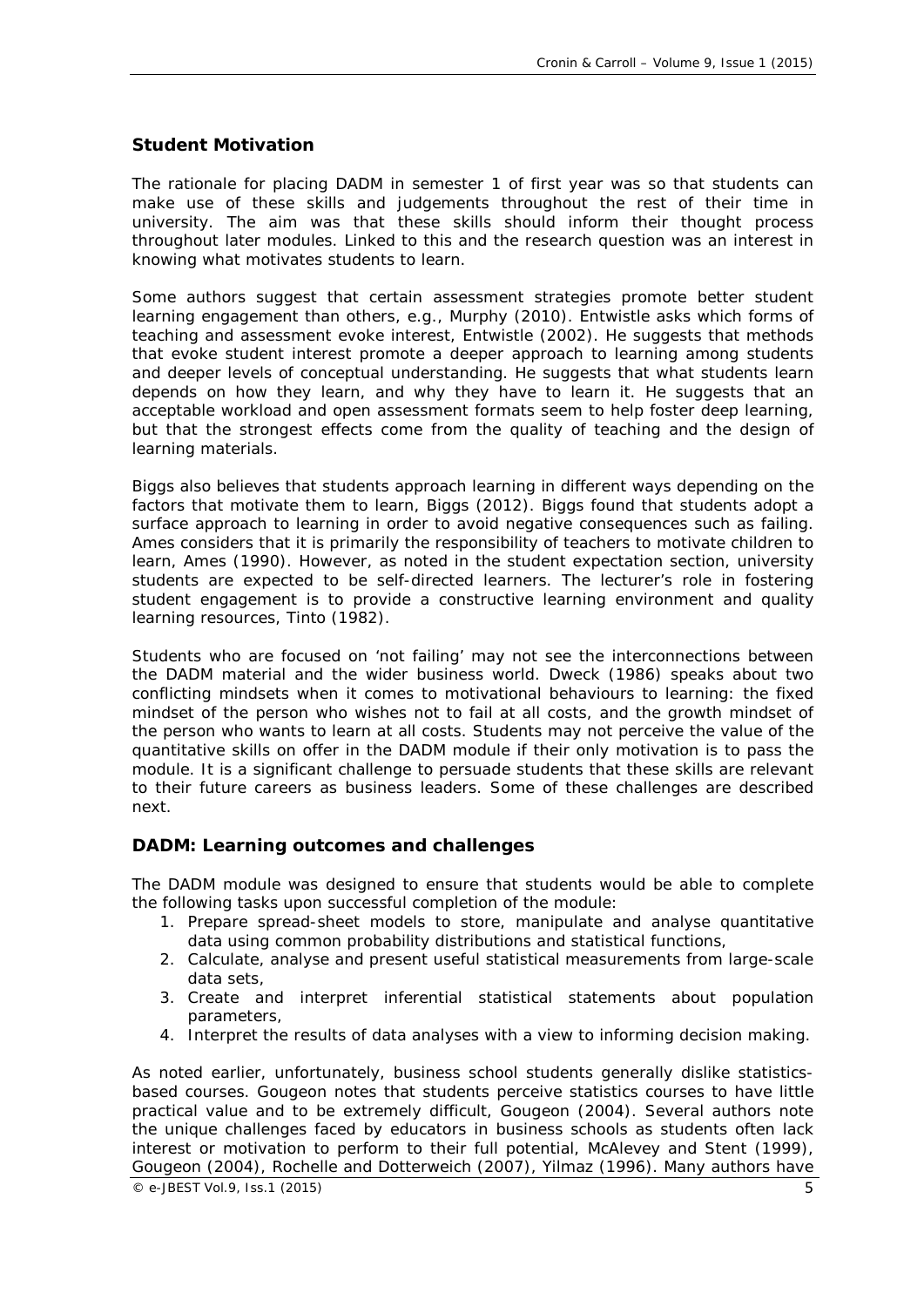described attempts to engage and motivate business students in statistics and critical thinking education, e.g., Green et al. (2009), McAlevey and Sullivan (2001).

The use of secondary school-type classes for teaching mathematics and statistics to college business students compared to traditional lecture and tutorial methods are described by Goldfinch, (1996). Subjects such as statistics are mastered by practicing on problems. The author points to the need to master techniques early in such courses, otherwise subsequent achievement is "well nigh impossible". The benefits of small-class teaching are outlined. Unfortunately economic factors do not currently allow for classes as small as 20 as described by the author.

Issues of teaching students in large groups are addressed in Biggs (1999), Surgenor (2010), Waddington and McCaffery (2010) and Waddington et al. (2010). Other authors have addressed the challenges for academics engaged with students who have grown up in the Internet age. Jonas et al. argue that academics now need to be able to communicate with students through a range of media, and to interact and provide support 24 hours a day, seven days a week to meet student expectations of a technology-enhanced education, Jonas-Dwyer and Pospisil (2004). The authors characterise the millennium generation (those born after 1982) as confident, goal oriented and technologically savvy. They argue that students of this generation exhibit distinct learning styles leaning towards preferences for teamwork, experiential activities and the use of technology. Price notes that undergraduate students are more technologically savvy than ever before but that this does not necessarily translate into information literate students, Price et al. (2011).

It is of note that exposure to technology does not always translate to technological skills and that students may not be as technologically literate as we expect.

Issues of attendance are discussed in Cleary-Holdforth (2007) and Tinto (1993). Students are more likely to attend lectures they consider to be interesting, relevant, and delivered in a positive manner, Cleary-Holdforth (2007). Students are less likely to attend when lecture material is available in online forms, timing of lectures is unattractive to them (for example; Mondays and Fridays) or they have competing assignment deadlines.

Tinto cautions that there are limits to what social theory can explain, he notes that models and frameworks can only explain a portion of the wide range of behaviours that constitute the universe of social interactions and that this is particularly true in relation to attendance and engagement behaviours in higher education, Tinto (1993). Non-attendance and dis-engagement are particular concerns in modules such as DADM where the content builds incrementally over the course of the semester.

Students come into business programmes with a wide variety of mathematical abilities, Goldfinch (1996). The state end of secondary school exam in Ireland is the Leaving Certificate. A minimum of a B3 (70-74%) at ordinary level (or D3 (40-44%) at higher level) in the Irish Leaving Certificate Maths exam is stipulated as an entry requirement to the UCD business programmes. The majority of entrants to business programmes in UCD come via this access route (88% in 2012). Students who sat the Leaving Certificate in 2012 were the first cohort to have come through the *Project Maths* Strand on Probability and Statistics. Project Maths is an initiative by the Irish education authorities that involves the introduction of revised mathematics syllabuses at second level to improve the mathematical ability of school leavers. It aims to address some of the mathematical under-preparedness of secondary school students described in Hourigan and O'Donoghue (2007). For a treatment of the preparedness (or otherwise) that this Project Maths syllabus offers Business students, see Cronin and Carroll (2013). Equivalent entry requirements are stipulated for other access routes.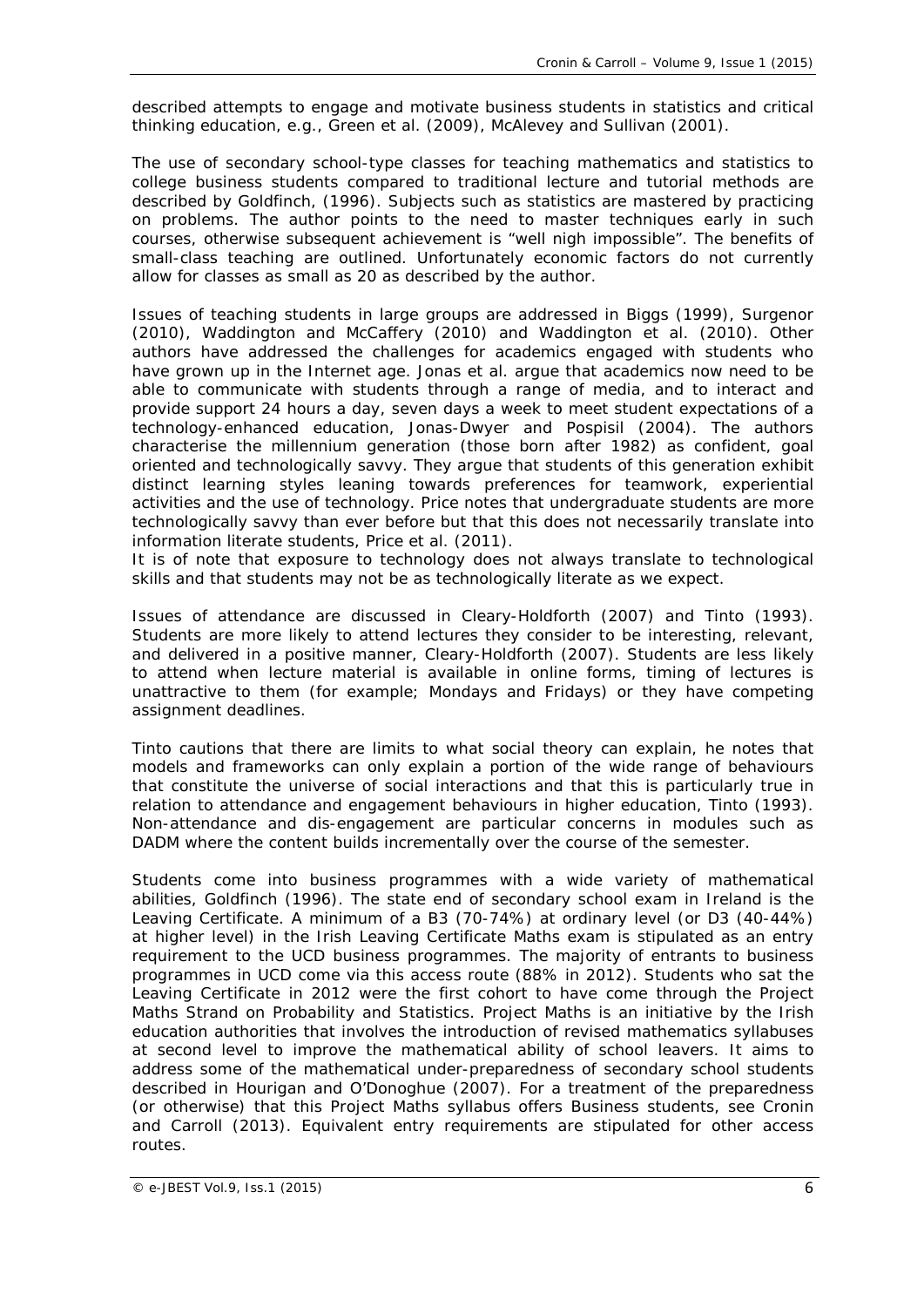The challenges outlined in this section resonate with the instructors' experience in DADM, and as will be seen below, the data confirms some of the findings from other studies also.

## *DADM Delivery approach*

The module is delivered through a weekly two-hour lecture in large groups (circa 150) with a follow-on tutorial in smaller groups (circa 50). The principles of *Active Learning*  (AL) are used in DADM face-to-face contact time. AL can be defined as a process of keeping students mentally active in their learning, through activities that involve them in gathering information, thinking and problem solving. There is a growing evidence that this approach is effective, Michael (2006).

A small example of a business problem is used during lecture time as the basis for developing theoretical concepts. Students are then asked to engage in class exercises to solve similar problems and interpret their solutions. Students are encouraged to work with their peers during these activities though some choose to work alone.

DADM also employs eLearning and ICT resources extensively which students can access online at any time. The Articulate Storyline eLearning authoring software was used to develop the eLearning content, Articulate (2013). Captivate was also used to record "How to" demonstrations in Excel, Adobe (2013). Blackboard is the learning management system used in X through which eLearning content is made available.

Students are instructed to attempt online short exercises after lectures in advance of tutorials. Answers to the online exercises (and feedback on calculations steps) are given when a student submits an attempt. The short exercises focus on methodology and demonstrate the steps in formulating and solving problems. Students can attempt these exercises as often as they like. Students are encouraged to use these as practice exercises. There is no continuous assessment (CA) mark awarded for attempting these online exercises. At tutorials, teaching assistants review student progress with the online exercises, responding to student queries and clarifying concepts.

At the end of each section of the module, online review and more extensive case study exercises are available for students to work through in their own time. *Theory into Practice* (TIP) exercises focus on sample business applications and demonstrate the applicability of data analysis within a business context. Open source data sets are used where possible. Sample analysis and interpretation are given as feedback when a student submits an attempt.

Additional supports are also offered in the form of DADM drop-in clinics, access to the UCD Maths Support Centre (MSC), MSC sessions in discrete and continuous random variables and additional training in Excel. The intention is to facilitate different student learning styles and abilities so as to enable students to engage fully with the learning process. Every effort is made to engage students using the styles of learning that they prefer while maintaining academic rigour with respect to the content. This provides a very different learning environment to the secondary school classroom.

## *Assessment strategies*

As noted earlier, a variety of assessment methods can promote deep learning approaches among students. In DADM, grading criteria are used to quantify to what extent individual students have met the learning outcomes as evidenced by their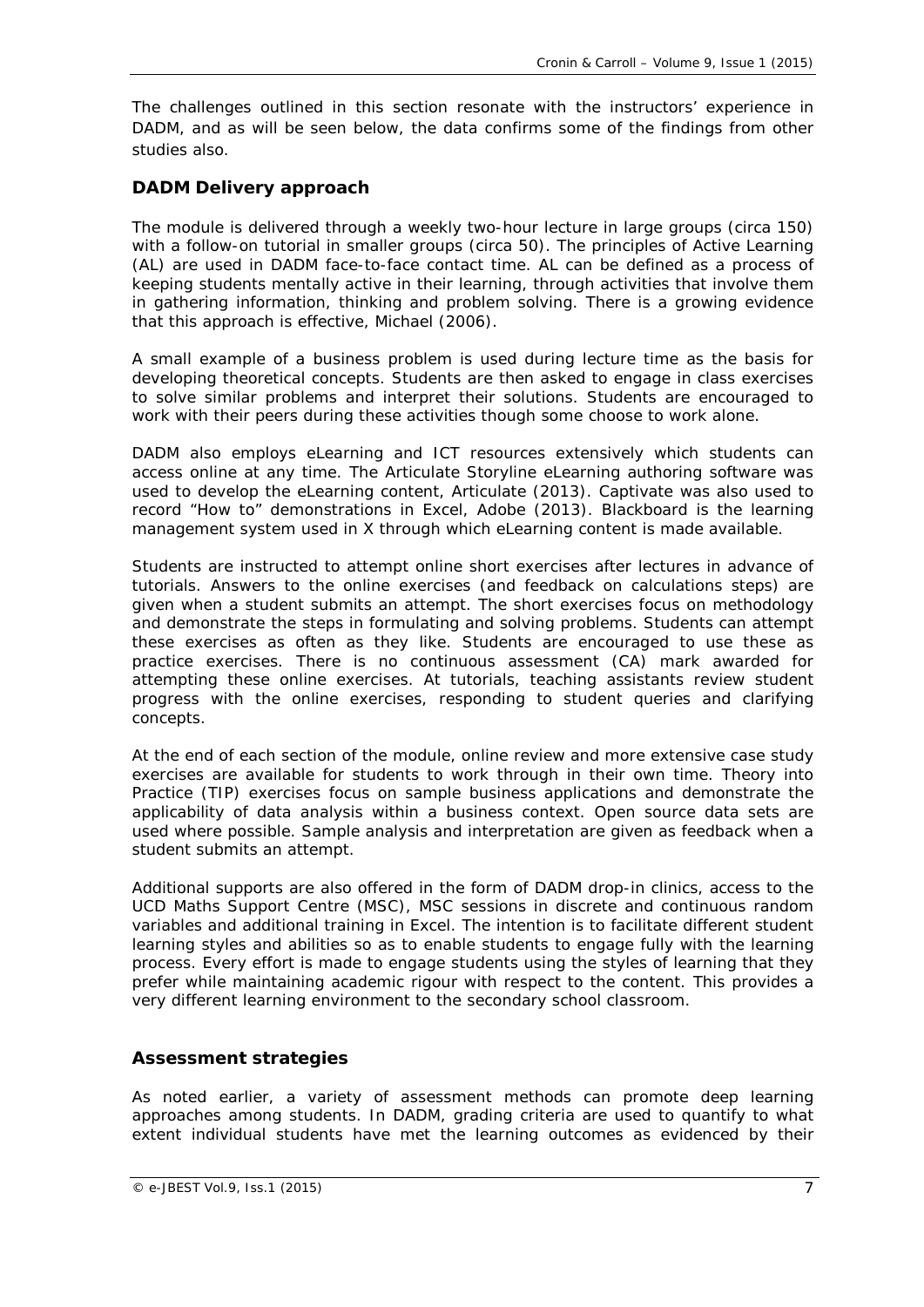performance on the assessment tasks. A summary of the DADM assessment tasks is shown in Table 1.

| <b>CA Item</b> | Weight   Comment                                                     |  |
|----------------|----------------------------------------------------------------------|--|
| Excel work     | 3% Spread-sheet exercises completed in tutorial                      |  |
| Excel test     | 12%   Data Analysis using Excel                                      |  |
| 2 MCQs         | 15%   Online - Covering theoretical and practical concepts           |  |
| Team           | 10%   Open-ended project. Given a small business data set to analyse |  |
| Project        | - write management report with recommendations                       |  |
| Exam           | 60% Traditional two hour written terminal exam                       |  |

**Table 1:** *DADM assessment*

The assessment strategies are designed in line with the Dublin Descriptors, JQI (2004) to test if students can apply their knowledge and understanding of data analysis to solve problems within the field of business. In particular, the team project assesses whether students have the ability to gather and interpret relevant data to inform judgements and reflect on a specified business topic. It offers students the opportunity to bring together all the ideas from the module and use their data analysis skills to reach conclusions about a contextual business problem. Using *Statistics Tracking* on Blackboard, there is evidence that students employ a *Just-in-Time* strategy to prepare for their next assessment.

## **Research Methodology**

This paper is based on reflecting on over ten years of practice in delivering the DADM module. These reflections include making the transition from the 'passive' pedagogical format of the traditional lecture model to a more 'active' method of teaching which seeks to engage the student.

Ethical clearance to conduct this action research project was sought and obtained. Both quantitative and qualitative data were gathered in an attempt to answer the research question posed in the introduction. An online survey to ascertain students' attitudes toward the DADM module was implemented. The survey contained a mix of five-point Likert items and open-ended questions. The Likert items were scaled from 'Strongly Disagree' = 1 to 'Strongly Agree' = 5. Using this scale, the more students agree with a statement, the higher the Likert average. A copy of the survey and anonymised data are available at the following webpage http://www.ucd.ie/t4cms/Survey\_final.pdf

The survey was optional and delivered via Blackboard. A pilot pen-and-paper survey was run in week 8 of semester following which minor changes were made to improve the readability of the survey. The full survey was made available to students from week 11. Of the 540 students enrolled in the module at the end of semester 1, 127 responded to the invitation to participate in the survey. We note that this response rate of almost 24% is low in social scientific terms, and also that not all respondents answered all the survey questions.

## **Analysis and Findings**

It is important to stress the pitfalls of online surveys, Couper (2000), Dillman and Bowker (2001), Umbach (2004). These authors note that online surveys can be subject to bias. In the case of DADM, 62% of the students in the module were male, 38% female. Approximately 88% of students came directly from the Irish secondary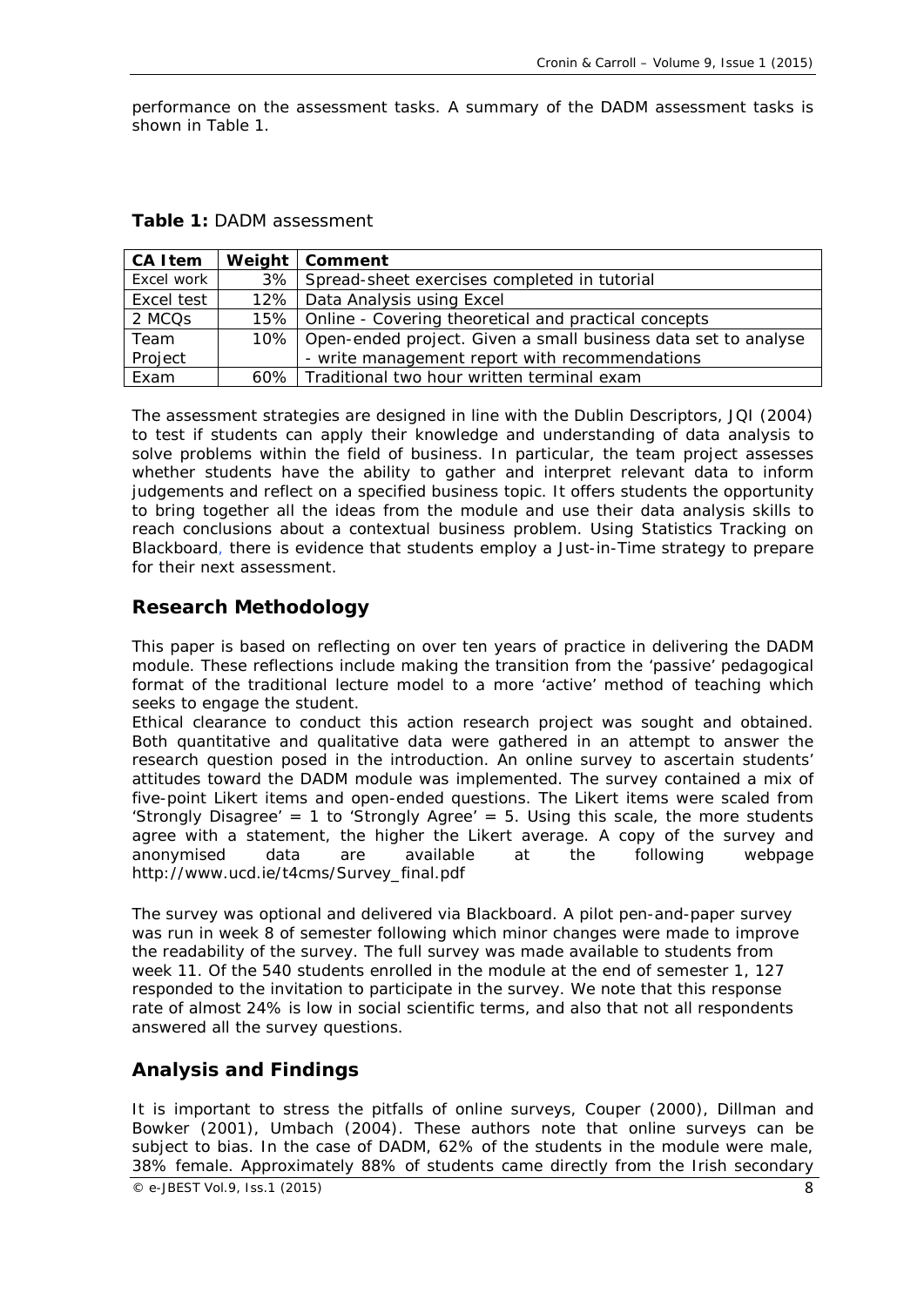school system in 2012, with 70% of these having taken the Leaving Certificate Higher Level Maths Option. The balance were students from non-business schools taking the module as an elective, and a small number of students entering through mature or disability access schemes (approx. 5%).

The profile of survey respondents was 47% male and 53% female, which is statistically different from the class profile at a 0.05 level of significance. 66% of survey respondents who had entered the programme from the Irish secondary school system had taken the Leaving Certificate Higher Level Maths Option. This is not statistically different from the module student profile. The students' Leaving Certificate maths grade (for the students on this access route) was used as an indicator of their quantitative skills on entrance. In summary, the survey sample is biased toward the female students, but does not show any bias toward quantitative ability.

The survey responses give us a snapshot of the participants' frame of mind and perception of the DADM module at the time they completed the survey. The results have not been adjusted for nonresponse error and are presented here, warts and all. The survey was available at the end of semester in the weeks leading up to the final exam. The timing may have coloured the view of participants. Many students only engage toward the end of semester when the exam focuses their attention. This often means they have a high workload to catch up on. A number of themes emerged in response to open questions in the survey. In this article we concentrate on those that answer the research question.

## *Do business students think that DADM is relevant to business?*

Students were asked to reflect on their experience with Data Analysis for Decision Makers, and to indicate if they thought the skills and understanding developed were relevant to consumers, people in business, scientists or engineers and government or public body policy makers. Students could select all categories they considered relevant. 86% of survey respondents answered this question. Their responses are summarised in Table 2.

Skills in the DADM module were perceived to be relevant to the business category by 66.14% of respondents. Over one third thought the set of skills relevant to government policy makers, and interestingly only 22.5% thought the DADM skills relevant to the consumer. It is noteworthy that Lunn has suggested a lack of these skills among consumers contributed to poor financial decision-making and contributed to the global economic collapse, Lunn (2012). As noted by Tinto (1993), there are limits on how far social theory can go in explaining human behaviour.

| Category                | Considered<br>relevant |  |
|-------------------------|------------------------|--|
| Unanswered              | 14.17%                 |  |
| Consumer                | 22.05%                 |  |
| <b>Business people</b>  | 66.14%                 |  |
| Scientist or Engineer   | 44.09%                 |  |
| Government Policy maker | 33.86%                 |  |

|  | Table 2: Student perception of the relevance of DADM skills |  |  |  |
|--|-------------------------------------------------------------|--|--|--|
|--|-------------------------------------------------------------|--|--|--|

The survey's open-ended questions however revealed some strong negative sentiment toward the module. Students said: "not once did we use a business application, this [module] should be associated with a maths degree or people specialising in consumer statistics", "In my opinion the data analysis module should be struck off the business programmes in UCD as they are a complete waste of time and appeal to about 2% of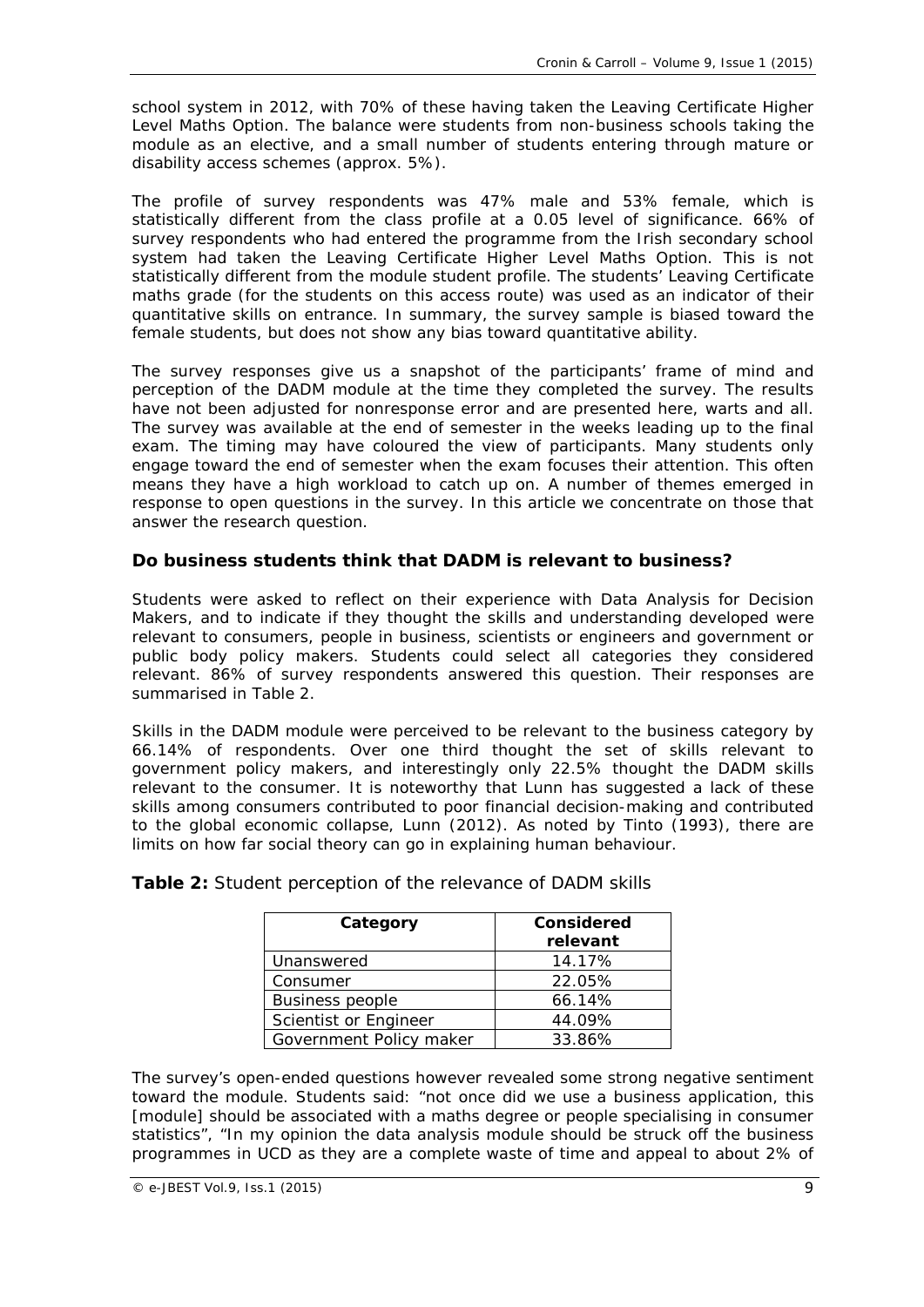the classes (sic) interests." and "I and my fellow students found the module completely useless and a waste of time."

While only three respondents made such strongly negative comments, it is striking how intensely these students feel that DADM is inappropriate for business students. The last comment is particularly interesting in that students often claim that no one in the class understands any of what is going on. This claim is not supported by the assessment results, 84% received a passing grade or higher in 2012. It may indicate a group think experience particularly for students with weaker quantitative skills.

An additional 10 students commented that they had found the DADM module hard or difficult, which corresponds to the findings of Gougeon (2004) and Murphy (2010). "I find it extremely difficult even though I have not missed that many lectures". We have no insight from this comment about why the student missed lectures, or what they consider to be "many", or indeed if they would have found it any less difficult if they had attended all lectures. We had set out to persuade students that DADM was relevant to them as future business leaders. Just under two thirds of responses indicated students perceived a connection between DADM and the business world.

## **Conclusion**

In this paper we have described an action research project conducted with first year undergraduate business school students. We wanted to know: whether business students thought that the core Data Analysis for Decision Makers (DADM) module was relevant to business people.

This aspect of the action research project focused on student attitudes. The survey responses are consistent with earlier work in this area. They indicate that the global financial crisis has had little impact on changing the perceptions of business students as to the relevance of data analysis as a tool to aid decision-making processes.

Over 84% of students enrolled in DADM achieved a sufficient level of understanding to pass the module and this is encouraging for their roles as future business leaders. However, more can be done to improve engagement and aid student quantitative skills development. The survey responses showed that students found the DADM module challenging. If the university experience is about pushing the boundaries, we should not be surprised that first year students find this a dis-comforting experience for which they do not thank us.

We have noted the motivational effects of the continuous assessment tasks that correspond to the findings of other authors e.g., Dweck (1986), Entwistle (2002) and Biggs (2012). Regularly spaced continuous assessment tasks can encourage students to stay on top of their study workload. We caution against an over reliance on continuous assessment tasks which may only promote a surface learning approach, this learning strategy was sometimes apparent from students' just-in-time approach to the tasks. Offering continuous assessment tasks to first year students seems to motivate students, but students need to be weaned off continuous assessment as their main motivator as they develop into their roles as independent learners. We note that considerable administrative and academic effort was involved in setting up and running the variety of continuous assessment activities described for the large group of students registered on the module. As noted, web-based surveys may contribute to sample bias and the survey response rate was low.

 $\degree$  e-JBEST Vol.9, Iss.1 (2015) 10 Making the links between *why* and *how* seems to be the stumbling block for many students in progressing through the different developmental stages described in Perry's model. To this end, a DADM initiative involving short lectures on relevant data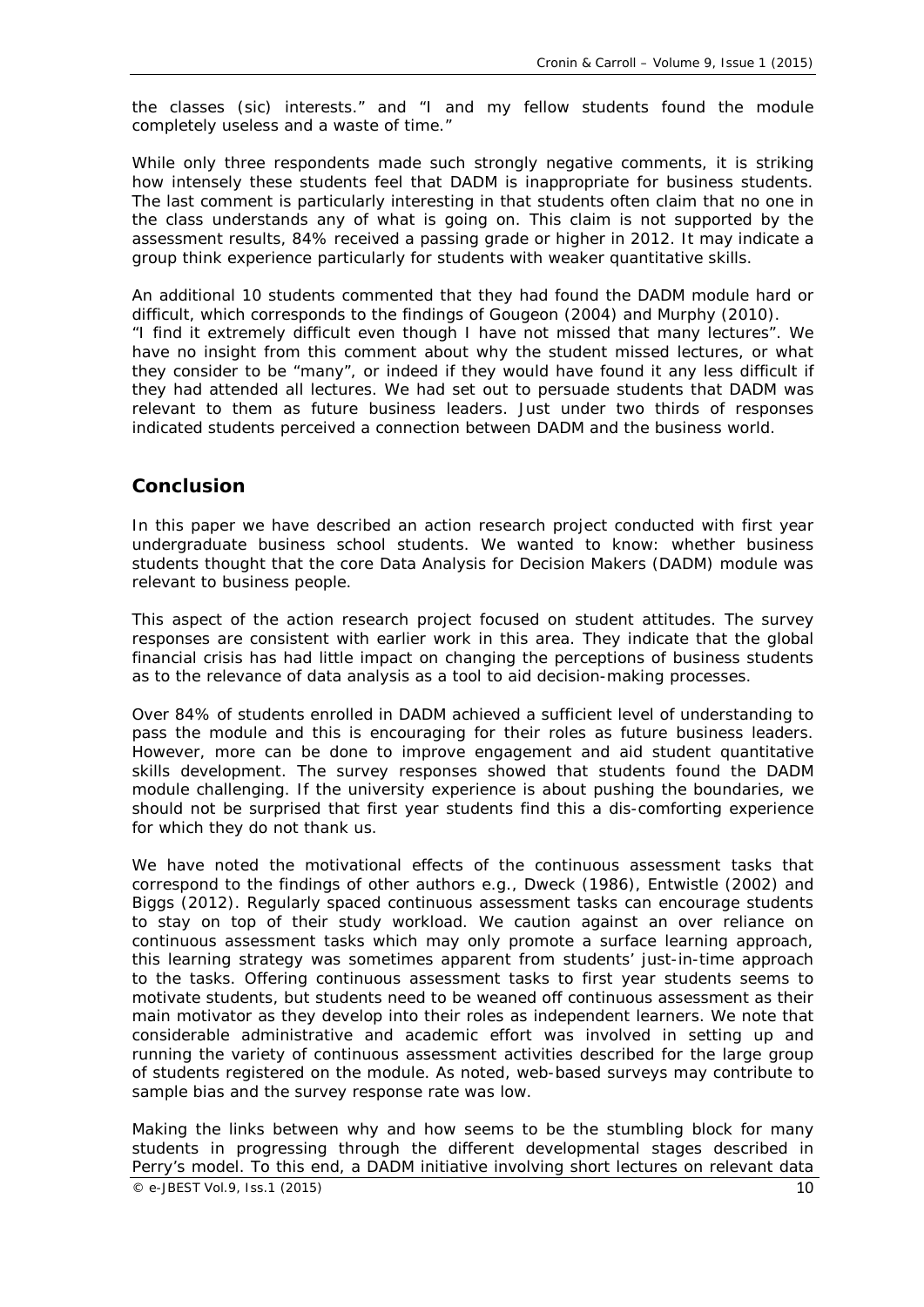analysis topics from guest industry stakeholders is in train. The rationale here is to help facilitate students in forming a more positive view of the relevance of data analysis to business roles. The guest lectures are short case studies in *why* data analysis is relevant rather than *how* data analysis is performed.

## **Acknowledgements**

The authors would like to thank the DADM students for participating in this action research project. We also thank the UCD School of Business eLearning and programme office teams for their support.

### **References**

- AACSB, (2006), Business and business schools: A partnership for the future. Report of the AACSB international alliance for management education task force, AACSB International, The Association to Advance Collegiate Schools of Business, 777 South Harbour Island Boulevard, Tampa, Florida 33602-5730, USA. URL http://www.aacsb.edu/.
- Ames, C. (1990). Motivation: What teachers need to know. *Teachers College Record,* 91: 409- 421.
- American Statistical Association, 2005. Guidelines for Assessment and instruction in Statistics. http://www.amstat.org/education/gaise/GaiseCollege\_Full.pdf
- Barefoot, B. (2006). Bridging the chasm: First-year students and the library. *Chronicle of Higher Education* 52 (20) B16.
- Biggs, J. (1999). *Teaching for Quality Learning at University*. Open University Press, Buckingham, UK.
- Biggs, J. (2012). What the student does: teaching for enhanced learning. *Higher Education Research and Development,* 31: 39–55.
- Bloom, B.S. (Ed.), Engelhart, M.D., Furst, E.J., Hill, W.H., & Krathwohl, D.R. (1956). *Taxonomy of educational objectives: The classification of edu- cational goals. Handbook 1: Cognitive domain.* New York: David McKay.
- Cleary-Holdforth, J. (2007). Student non-attendance in higher education. A phenomenon of student apathy or poor pedagogy? Tech. rep., DIT. URL [http://level3.dit.ie/html/issue5/cleary-holdforth/cleary\\_holdforth.pdf](http://level3.dit.ie/html/issue5/cleary-holdforth/cleary_holdforth.pdf)
- Couper, M.P. 2000. Usability evaluation of computer-assisted survey instruments. *Social Science Computer Review,* 18: 384–396.
- Cronin, A., Caroll P. (2013). Building Analytical Skills in Undergraduate Business Students the Impact of Project Maths. In: Thérese Dooley et al eds. *MEI 5 Mathematics Education: Crossing Boundaries, Fifth conference on research in mathematics education.* St Patrick's College, Dublin, Ireland, pp.113-124
- Dillman, D. A., D. Bowker. (2001). The web questionnaire challenge to survey methodologists. U. D. Reips, M. Bosnjak, eds. *Dimensions of Internet Science*. Pabst Science Publishers: Lengerich, 159–178.
- Dweck, C. S. (1986). Motivational processes affecting learning. *American Psychologist,* 41 (10): 1040-1048.
- Engineers Ireland. (2010). Report of Task Force on Education of Mathematics and Science at Second Level. http://www.engineersireland.ie/public/20100211- Mathematics\_and\_Science\_at\_Second\_Level.pdf
- Entwistle, N. (2002). *CREATING THE FUTURE: Perspectives on Educational Change*. New Horizons for Learning.

 $\degree$  e-JBEST Vol.9, Iss.1 (2015) 11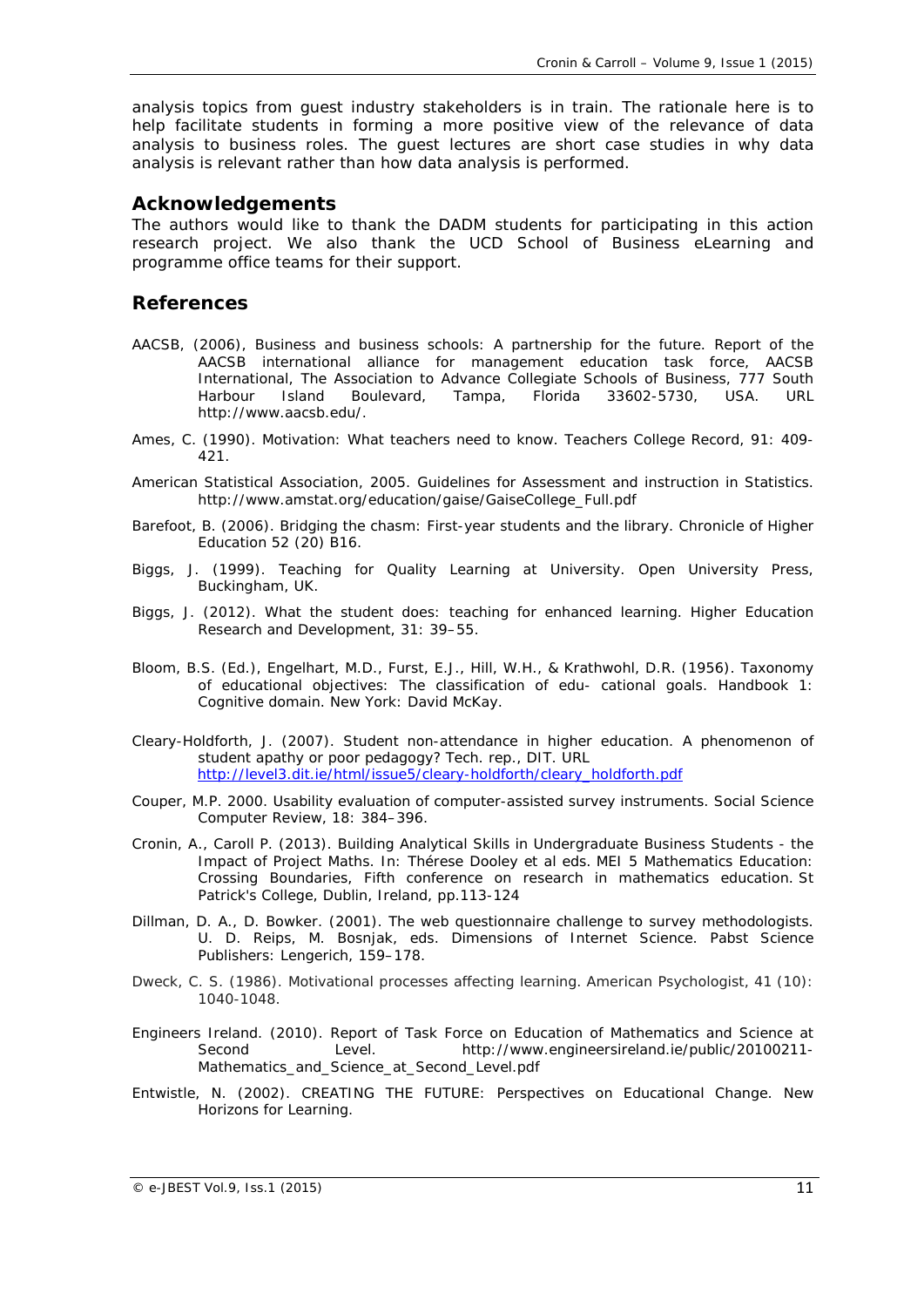- Expert Group On Future Skills Needs. (2008) Statement on Raising National MathematicalAchievement. http://www.skillsireland.ie/media/egfsn090616\_statement\_on\_activity.pdf
- Goldfinch, J. (1996). The effectiveness of school-type classes compared to the traditional lecture/tutorial method for teaching quantitative methods to business students. *Studies in Higher Education* 21: 207.
- Gougeon, D. J. (2004). Statistics courses in the business curriculum: The relationship between text and context. *Florida Journal of Educational Research,* 42: 71–89.
- Green, J. J., Courtenay C. S., Abera Z., Thomas A. C. (2009). How much math do students need to succeed in business and economics statistics? An ordered probit analysis. *Journal of Statistics Education* 17 (3).
- Hourigan, M., O'Donoghue J. (2007). Mathematical under-preparedness: the influence of the pre-tertiary mathematics experience on students' ability to make a successful transition to tertiary level mathematics courses in Ireland. *International Journal of Mathematical Education in Science & Technology* 38: 461 – 476.
- Jonas-Dwyer, D., Pospisil R. (2004). The millennial effect: Implications for academic development. *Proceedings of the 2004 annual international conference of the Higher Education Research and Development Society of Australasia (HERDSA)*. Sarawak, Malaysia.URL http://www.herdsa.org.au/conference2004/Contributions/RPapers/P050 jt.pdf.
- JQI. (2004). Shared Dublin descriptors for short cycle, first cycle, second cycle and third cycle awards.

URL http://www.uni-due.de/imperia/md/content/bologna/dublin\\_descriptors.pdf.

- Lunn, P. (2012). Can policy improve our financial decision-making? *ESRI Economic Renewal Series 00*8. URL https://www.esri.ie/UserFiles/publications/EC008.pdf
- Masui, C., Broeckmans, J., Doumen, S., Groenen, A., Molenberghs, G. (2012). Do diligent students perform better? Complex relations between student and course characteristics, study time, and academic performance in higher education. *Studies in Higher Education* 39 (4), 621–643.
- McAlevey, L.G., Stent, A.F. (1999). Undergraduate perceptions of teaching a first course in business statistics. *International Journal of Mathematical Education in Science & Technology* 30: 215.
- McAlevey, L.G., Sullivan, J.C. (2001). Making statistics more effective for business? *International Journal of Mathematical Education in Science & Technology* 32: 425 – 438.
- Metcalfe, J., Kornell, N. (2003). The dynamics of learning and allocation of study time to a region of proximal learning. *Journal of Experimental Psychology: General* 132: 530– 542.
- Michael, J. (2006). Where's the evidence that active learning works? *Adv Physiol Educ* 30: 159– 167.
- Murphy, P. (2010). Changing student attitudes to learning through assessment. *International Conference on Engaging Pedagogy*. URL http://icep.ie/wp-content/uploads/2010/02/09\_7\_Murphy.pdf
- O'Neill, G., Moore, S., McMullin B. (2005). Emerging issues in the practice of university learning and teaching. URL http://www.aishe.org/readings/2005-1/.
- Perry, W.G. (1970). *Forms of intellectual and ethical development in the college years: a scheme*. New York: Holt, Rinehart and Winston.
- Price, R., Becker K., Clark, L., Collins, S. (2011). Embedding information literacy in a first-year business undergraduate course. *Studies in Higher Education* 36: 705–718.
- Rochelle, C.F., Dotterweich, D. (2007). Student success in business statistics. *Journal of Economics and Finance Education* 6: 19 – 23.
- Sander, P., Stevenson, K., King, M., Coates, D. (2000). University students' expectations of teaching. *Studies in Higher Education* 25: 309–323.

 $\degree$  e-JBEST Vol.9, Iss.1 (2015) 12